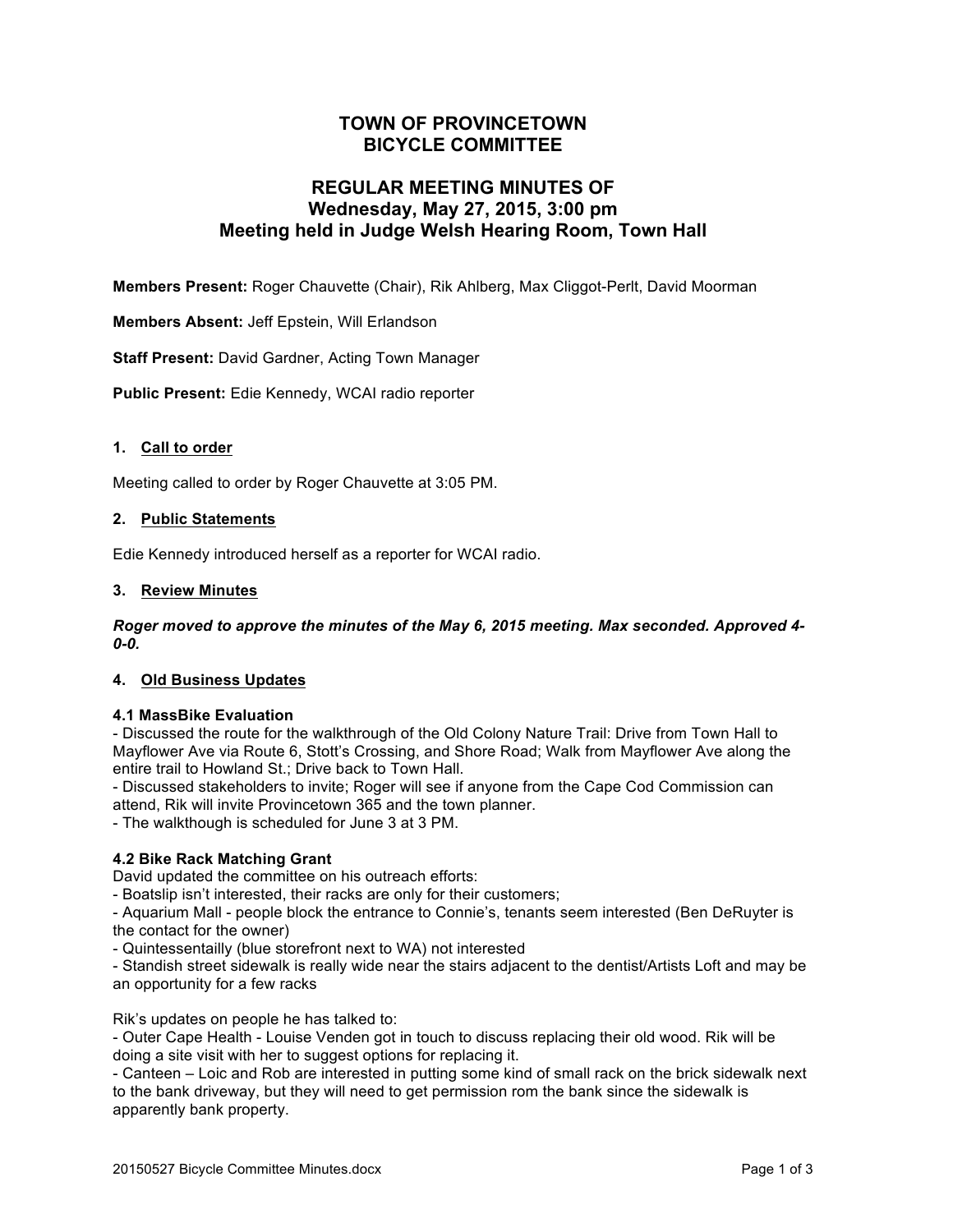Other locations discussed:

- Sandcastle – their racks are often full

- Maushope – general agreement that on of the little wave racks should be installed here

- Art house – could a railing be installed along the driveway adjacent to the fence with WA newar their box office?

- Parking lots and on-street corrals: discussed replacing the rack that was removed from the Alden Street and Johnson Street lots, adding racks in front of the Boatslip, compact car spots in the

- Parking lot behind Kiehl's on Carver St.

- Discussed who we would need to talk to to request using parking spaces from the town for more bike racks.

Library bike rack:

- When will the bike rack at the library be installed? Roger will follow up with Eric

Bike rack budget:

- The committee has \$3,000 in next year's budget for bike (starting July 1, 2015).

#### **4.3 Police**

Acting Town Manager David Gardner informed the committee that Acting Chief Golden was elsewhere on the Cape and unable to attend today's meeting.

#### **4.4 Bike Brochures**

Roger updated the committee on the brochure printing; it will take 8-10 days for printing and he is working with the vendor (Elsa Mullany) to get them distributed around town.

#### **4.5 WorldFest**

WorldFest will take place on the lawn of the UU Meeting House on Monday, June 8 from 12-5 .

- Roger reviewed possible questions for the quiz.

- David will pick up lights from Ptown Bikes (Bill Meadows got a donation of bike lights from a group that works with seasonal workers)

- Roger will be there the whole time

- Bill Meadows has offered to have Jeff from Ptown Bikes to do safety checks

- Rik will bring MassBike swag (lights, bells, reflective ankle straps)

- Roger: More than half of the foreign workers are new, so this is a great time to educate on local bike laws.

#### **5. New Business**

#### **5.1 Possible Meeting with East Coast Greenway**

Representatives from East Coast Greenway will be joining us for the June 3 MassBike evaluation.

#### **5.2 Joint Meeting with the Board of Selectmen**

Roger discussed getting on the selectmen's agenda for a future meeting after we have met with the Police Chief.

#### **5.3 Any unanticipated new business**

David Gardner

# **6. Next meetings**

June 3 – 3 PM with MassBike June 8 (Monday) – WorldFest from 12-5 PM at the UU Meeting House June 10 – 3 PM June 24 – 3 PM